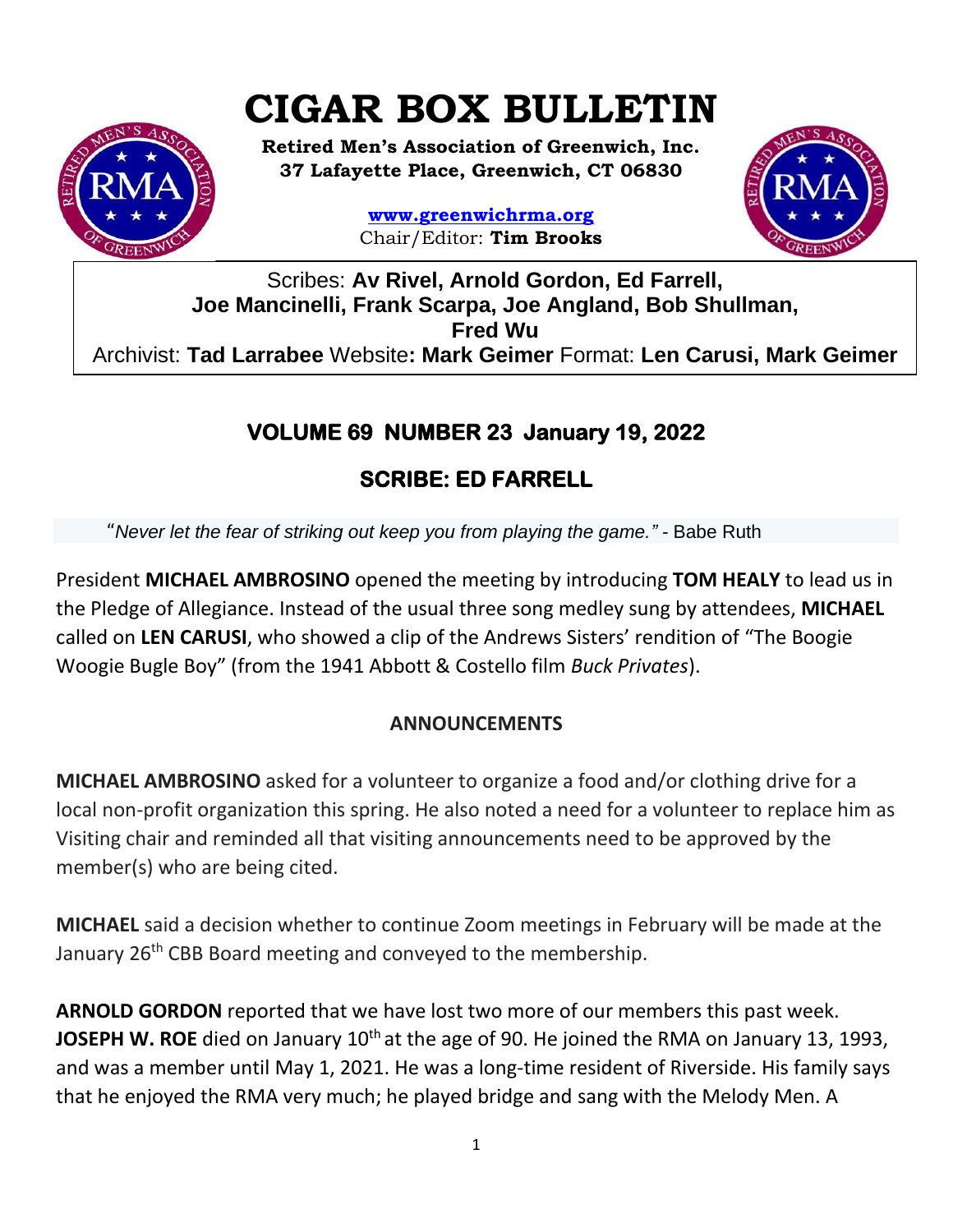memorial service will be held at St. Catherine's Church in Riverside at 10am on Thursday, January 20<sup>th</sup>.

#### **[CLICK HERE FOR JOSEPH ROE MEMORIAL](https://mcusercontent.com/053716f9c54f7992fd5ff0675/files/55c3c245-407d-a263-c3a8-69a21b50f6e9/Joseph_Roe_Memorial.pdf)**

We also learned a couple of days ago that **CHARLIE MARSHALL** passed away while at his daughter's home in Florida. Details will be forthcoming. **ARNOLD** asked for volunteers, who knew **JOE** and **CHARLIE** well, to deliver memorials. Please contact **ARNOLD** at [ajgordo@verizon.net](mailto:ajgordo@verizon.net) or 203-340-9336.

**ARNOLD** asked if everyone knew that the Government web site for requesting free covid test kits is now operating:<https://special.usps.com/testkits> (several other sites redirect to this address, including [https://www.covidtests.gov](https://www.covidtests.gov/) and [https://nachw.org/covidtests\)](https://nachw.org/covidtests/). It is very easy to order your allotment, which will be mailed to your address.

**ARNOLD** then announced that **PAUL CAMPION** has graciously joined the jokester group, replacing **BOB CAREY**, who has retired. **ARNOLD** introduced today's humorist, **TOM HEALY**, who told of a naked redhead in a bar, who caused the bartender to wonder where she might have the money to pay for her beer. A second story was about a blonde, who thought a diner's raffle prize was advertised as "win a motor home", when it really was "win a bagel."

**Membership Report: PETER STERN** reported 58 members and one guest in attendance. Guest: Gary Riddell G/O **ANDERS EKERNAS** and **FRED WU. PETER** announced this week's birthday boys: **JERRY POLLACK** (93); **DOUG TAYLOR** (95); **BILL FISHMAN** (75); **ABBEY SMOLER** (91); **BOB GRAYSON** (77).

**VERY IMPORTANT MEMBERSHIP NOTICE.** Anticipating restart of in-person Meetings:

- a. Per Board vote, in-person attendance will be limited to only "fully boosted" members and guests.
- b. RMA will pre-screen members creating a revised VACCINATED and BOOSTED List.
	- i. Members will have to check-in and verify their VAX Status each meeting.
	- ii. Members' booster status will be added to the list for future meetings.
	- iii. Guests must show proof each meeting or speakers program.
- c. We all should be carrying a copy our VAX Card at all times.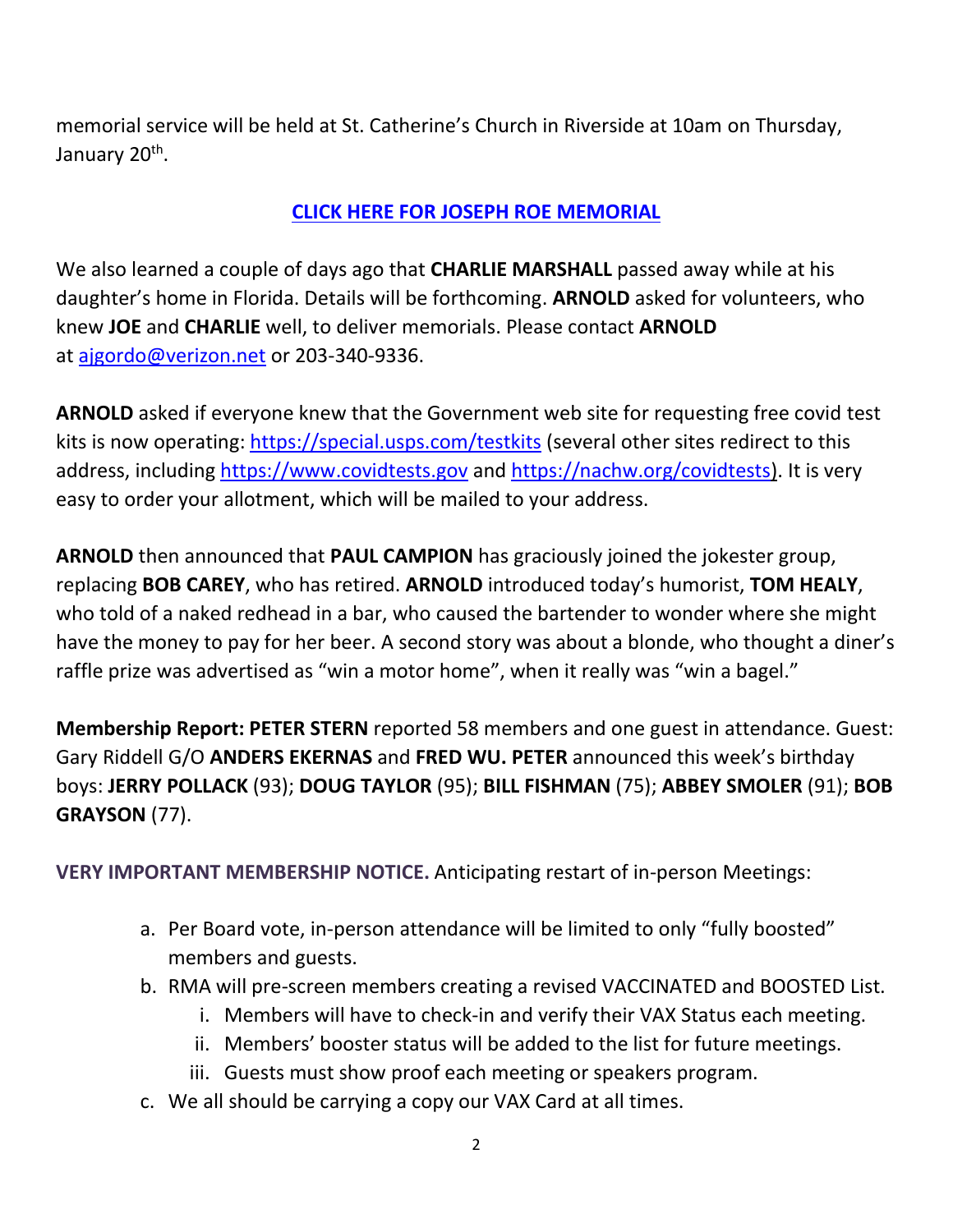- d. To get on the pre-screen members' revised VACCINATED and BOOSTED List, attach (.pdf or .jpg) a copy of your VAX card showing the booster shot to an email and send to:
	- 1. [members@greenwichrma.org](mailto:members@greenwichrma.org)
	- 2. In the subject line, please include "VAX booster" and your name.

**Program Announcements: HORST TEBBE** said today's speaker will be Karen Dynan, Ph.D., a Professor of the Practice in the Harvard University Economics Department, who will discuss "What's Next for the U.S. Economy? Prospects for Growth, Jobs and Inflation." **JERRY POLLACK** indicated that next week's speaker will be Anka Badurina, Ph.D., Executive Director, Building One Community: The Center for Immigrant Opportunity, Stamford, who will speak about "immigration Today: Myths and Facts."

**DON CONWAY** and others have been meeting in an informal luncheon group dubbed "Almost ROMEO." **DON** writes, "I started having lunch with some of the RMA members who lost their wives. We all have that in common and learning how each is coping with that loss is important. From time to time we have men who still have a wife who just want to get out of the house and socialize and that is great also. We meet for lunch



every other Friday at a restaurant that is chosen by the group. Our next meet up will be Friday the 28<sup>th</sup> in the restaurant across from the Old Greenwich tennis club, in the shopping center. We will meet about 12:45-1:00 PM." If interested in joining them, contact **DON** at [spiderduck4@gmail.com.](mailto:spiderduck4@gmail.com)

#### **FUN AND GAMES**

**Walkers: TAD LARRABEE** announced that again, last Thursday, nine walkers were blessed with good winter walking weather. We started by exploring Kosciusko Park on Long Island Sound and then walked north to explore the burgeoning development of corporate offices and apartment buildings in the Harbor Point section of Stamford below I-95. We reached the 3.5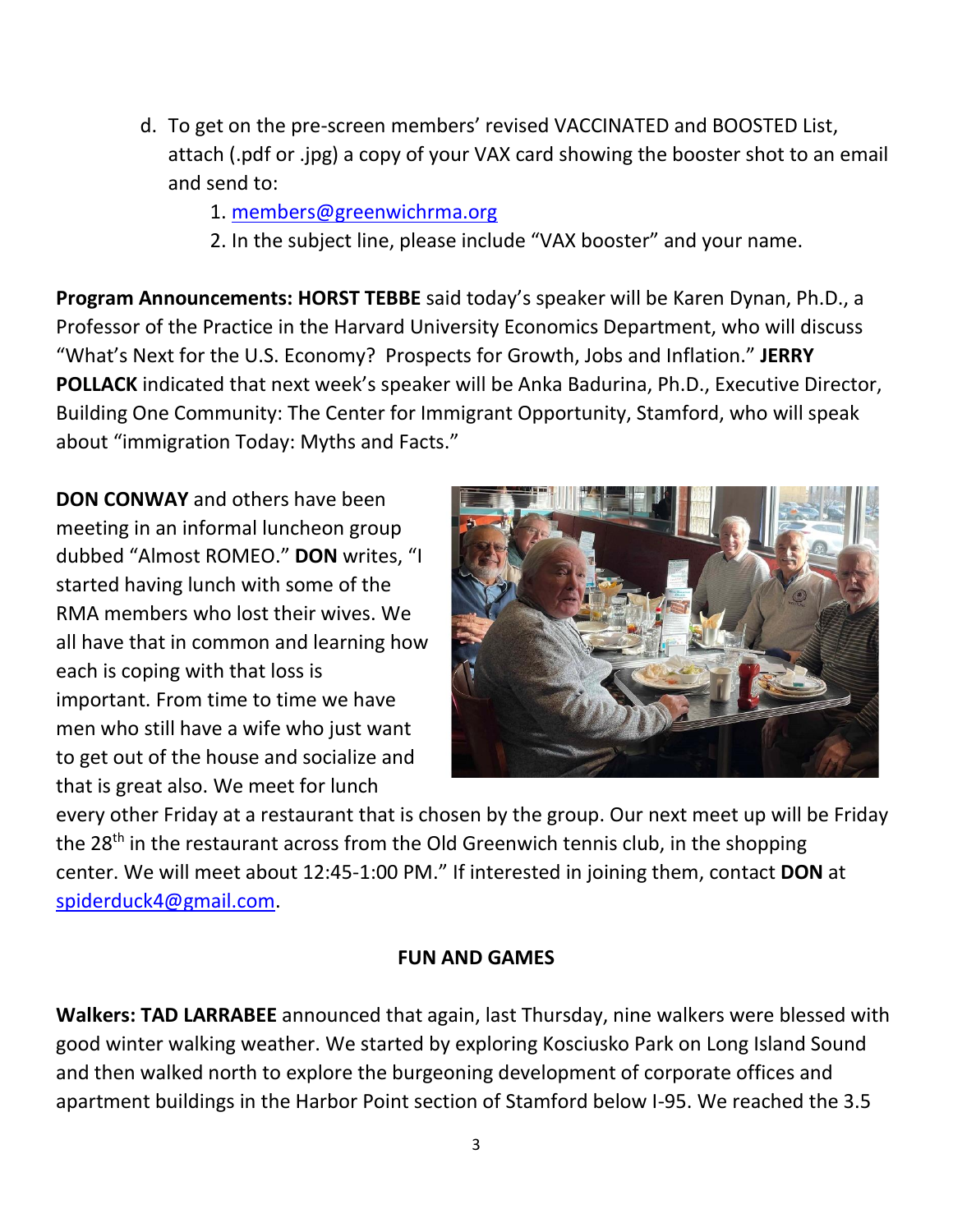mile mark of level walking by meandering through Woodland Cemetery on the way back to our cars.

**JOHN DENNE** pointed out that page seven of the Real Estate section of the January 16 *Sunday Times* carried an article about the area that we walked. "Over the past 13 years, the South End of Stamford, Conn., a 322-acre peninsula on Long Island Sound, has gained more than 4,000 new rental apartments, most in fancy high-rises. Part of a master-planned, mixed-use development called Harbor Point, the apartments have helped inject new energy into an area formerly pocked with decaying industrial sites and brownfields… Building and Land has done the bulk of development in the area, including construction or redevelopment of 14 apartment buildings and more than two million square feet of office space. Another 180-unit apartment building is under construction… Directly below Interstate 95 and the Stamford train station, the South End is a jumble of repurposed factory buildings, bodegas, early 20th-century multifamily homes, new apartment towers, small restaurants and pocket parks. Formerly cut off from the rest of Stamford, the neighborhood now is better connected to downtown, where development has been moving south.…. The development boom has expanded the population significantly over the past decade, to an estimated 7,500. Corporations are moving in as well."

**Tennis: ANDY HOLMES** reported that four matches were played at the Old Greenwich Tennis Academy on Friday. In the opening round, winners on court one were **ANDRE MAZUREK** and **ANDY HOLMES** and the winners on court two were **PETER DODGE** and **BOB GRAYSON**. In the finals round, the winners on court one were **ANDRE MAZUREK** and **BOB GRAYSON** and on court two the winners were **JIM FISHBEIN** and **MICHAEL AMBROSINO**. Next week's captain will be **PETER DODGE**.

**Hearts: ANDY HOLMES** said a group of **JIM DEAN, JACK SWEGER, BOB SHULLMAN** and **ANDY HOLMES** got together on the trickster website and played four games. The winners were **JACK SWEGER**, who won two games, and **JIM DEAN**, who also won two games. There were five moonshots with **JACK** getting three, and one moonshot each for **JIM** and **ANDY**.

#### **RESTAURANT REVIEW**

**MICHAEL AMBROSINO** offered a review of Pasta Vera restaurant.

#### [CLICK HERE FOR REVIEW OF PASTA VERA](https://mcusercontent.com/053716f9c54f7992fd5ff0675/files/b26e49c6-7a86-3651-8858-df1cbc43b479/Pasta_Vera.pdf)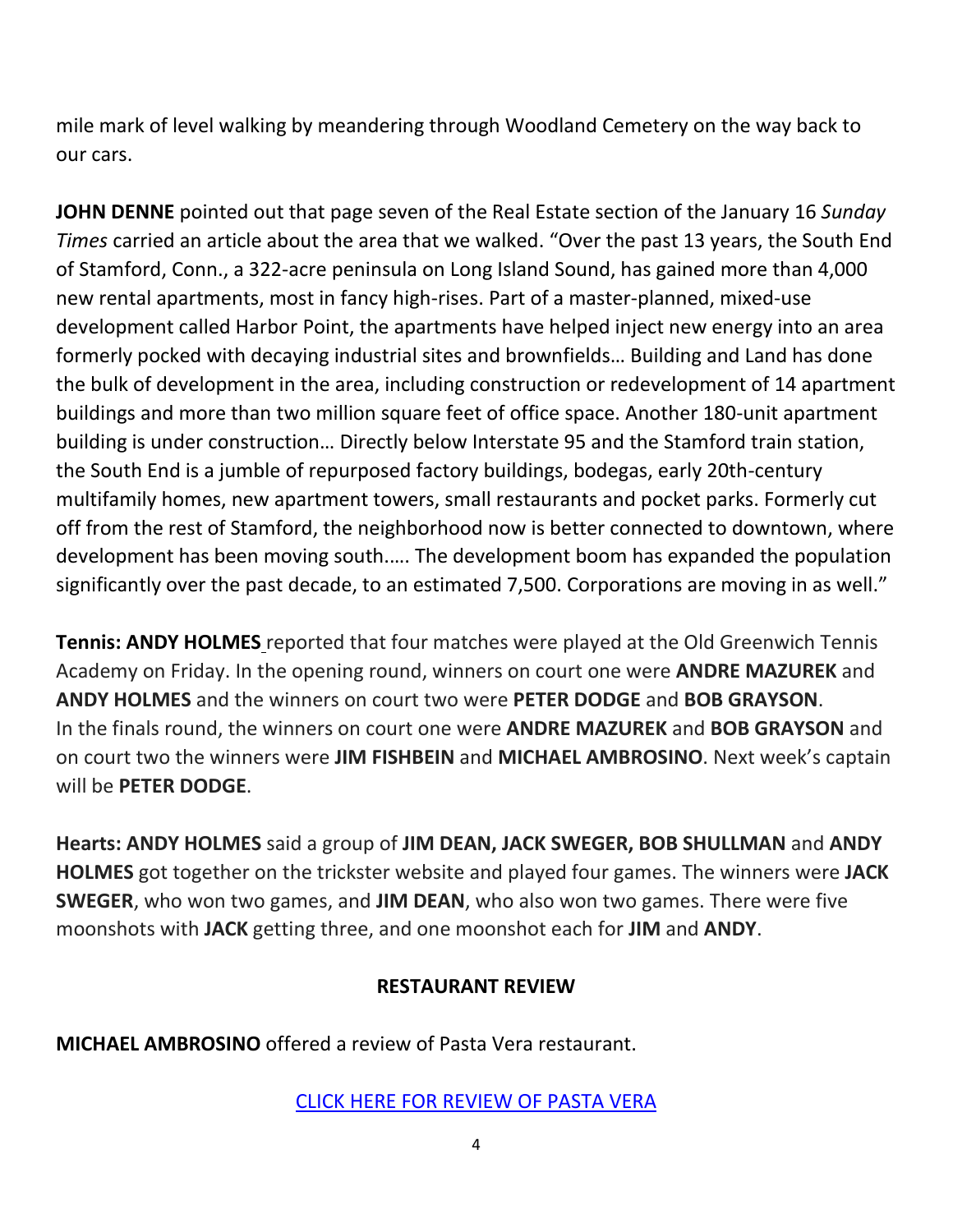#### **TODAY'S SPEAKER**

**HORST TEBBE** introduced Karen Dynan, Ph.D., a Professor of the Practice in the Harvard University Economics Department. Dr. Dynan chose as her topic for this webinar: "What's Next for the U.S. Economy? Prospects for Growth, Jobs and Inflation." She indicated at the outset of her talk that she would by addressing the current status of the U.S. economy, key questions regarding the economy going forward, and the risks to continued economic recovery, as the Covid-19 pandemic subsides.

With respect to our current economy, Dr. Dynan suggested that the current rate of recovery is in many ways better than might have been expected. She suggested that it usually takes up to a decade to recover from a severe economic decline such as the one we have recently experienced because of the pandemic, but, in terms of GDP growth, we seem to be recovering more quickly. She suggested economic fundamentals are strong, and indicated that, since the beginning of the pandemic, household economic conditions have improved by 20-40%. This improvement is due, in large measure, to increased wages and government support. These conditions, in conjunction with increased savings, largely because of a slowdown in buying due to the pandemic, have enabled a spending power build up resulting in demand for goods in particular, but not yet so much for services. Pent up demand, as well as bottlenecks in the supply chain, are key reasons for the supply shortages in many sectors and rapid inflation has resulted. The unavailability of semiconductors, for instance, has driven the cost of used cars up 40% and new car costs up 12% since the beginning of the pandemic. Worker shortage has also impacted the economy and driven up inflation. There are currently 2.5 million fewer people employed than two years ago.

In discussing what the future holds, Dr. Dynan sees demand for goods staying strong and demand for services improving. The recent infusion of federal government cash to state and local governments, as well as excess household savings, will accelerate spending. Dr. Dynan suggests there will be an easing of bottlenecks and other supply chain issues, but such easing may be impacted adversely if China "shuts down" to battle the virus. As (and if) the virus subsides, people will return to work, but overall employment might be impacted by childcare issues, fewer older people returning to work or continued immigration shortfall.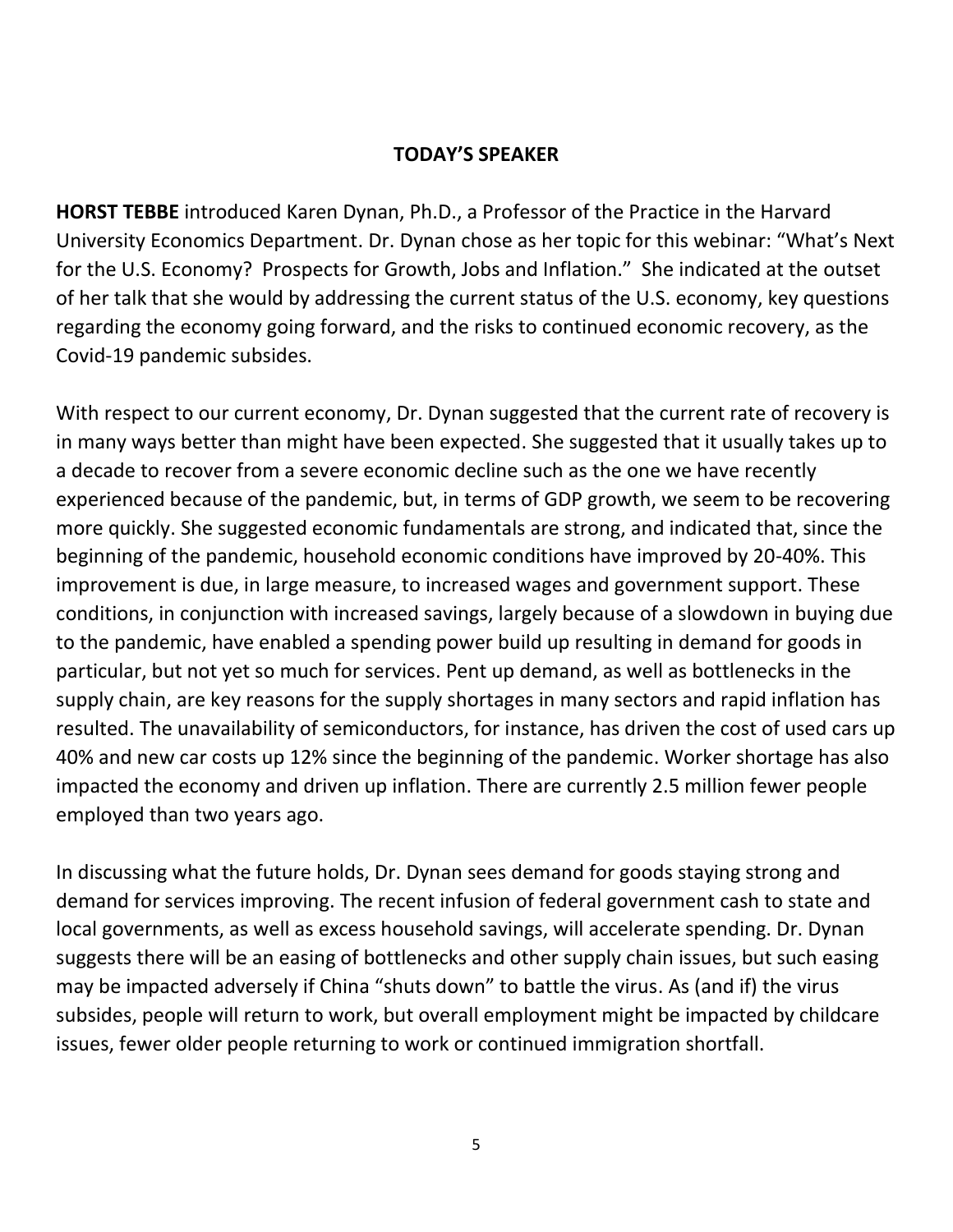Dr. Dynan suggests inflation will end, but it will take time to reach the 2% Federal Reserve objective. How fast that goal will be achieved will depend on Fed policies, which current indications suggest will be less supportive than in recent years.

Dr. Dynan indicated there are risks to achieving "normalization." Economic recovery may be stymied, for instance, if a new virus variant appears, if the markets are surprised by an unwelcome Fed policy change or if a black swan event occurs (e.g. global financial crisis, new pandemic, cyberattack, geopolitical disruption).

Dr. Dynan concluded her very informative presentation by responding to questions from members and guests. She suggested that a change in control of Congress resulting from November's election would not likely impact the current path to economic recovery. She also indicated a decline in inflation from current 7% to 2% is likely by sometime in 2023, and that unemployment will be at 3% by fall.

#### **SPECIAL FEATURE**

Past President **PETE UHRY** has asked that we include a few "historical" RMA pictures, with a question of the week. From the last issue, at center and right are **JOHN CRAINE** and **JOHN TONER** at the 2017 RMA luncheon. But even **PETE** is not certain who is standing on the left.



Do you have any pictures of past RMA activities?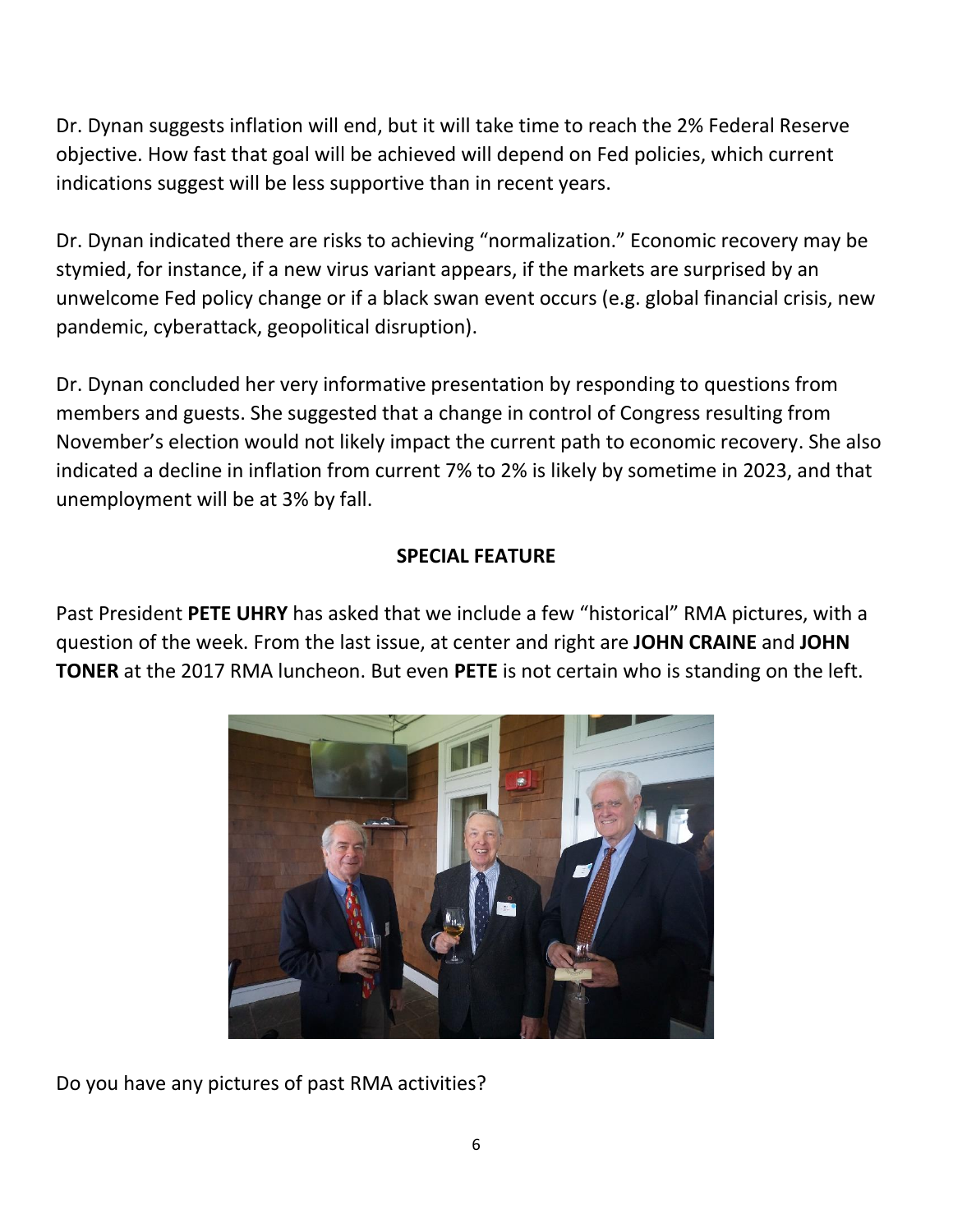#### **IMPORTANT REMINDERS**

**TO CBB CONTRIBUTORS:** Scribe for the next meeting, on January 26, will be **→ARNOLD GORDON←**. Please send a copy of any remarks you want included in the CBB to [ajgordo@verizon.net.](mailto:ajgordo@verizon.net)

**ALL MEMBERS**: Do not forget to report all your inside and outside volunteer hours to **JOHN FEBLES** at [jfebles13@gmail.com.](mailto:jfebles13@gmail.com)

**ALL MEMBERS**: The CBB Team works every week to write and publish an informative and concise bulletin for our members' enjoyment. We welcome new members to join the CBB Team. Please contact **TIM BROOKS** at [tbroo@aol.com](mailto:tbroo@aol.com) if you are interested.

**ALL MEMBERS** are reminded that in addition to streaming on the Internet, RMA speakers are normally shown on the local public access TV channels, Verizon FIOS channel 24 and Optimum (Cablevision) channel 79.

Retired Men's Association of Greenwich, Inc. · 37 Lafayette Place · Greenwich, CT 06830 · USA. Visit our website at **[https://greenwichrma.org.](https://greenwichrma.org/)**